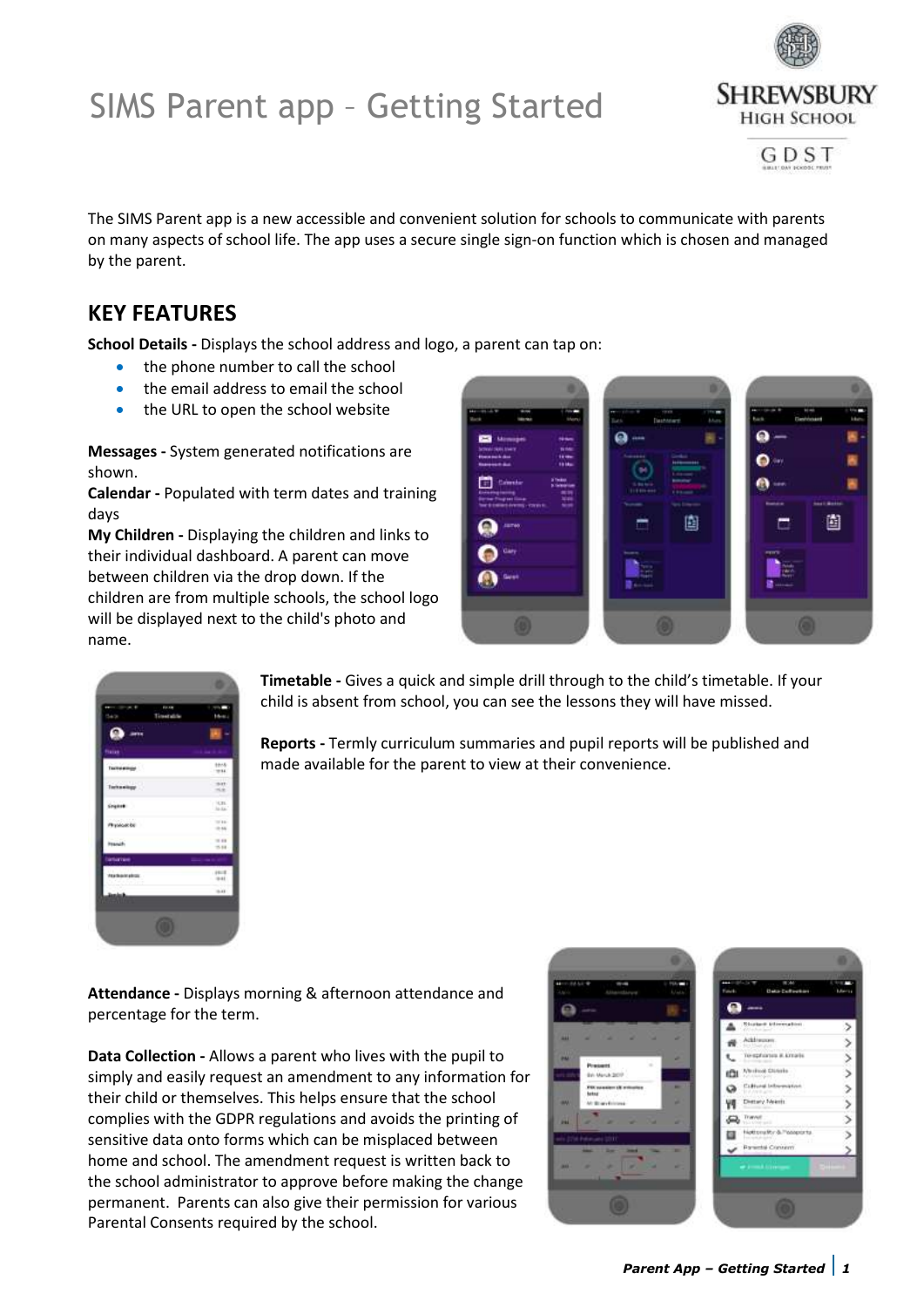### SIMS Parent app – Getting Started



GDST

### **How Do I Register?**

NB: Please be aware that you will be asked whether you would like to register with SIMS Options and SIMS Activities. Currently, we are only offering **SIMS Parent** so please ensure you click on the Parent option.

- **1.** You will receive an invitation email from **noreply@sims.co.uk** containing a unique registration code to activate your SIMS Parent app. The link is valid for 14 days so it is important that you set up your account as soon as possible. **If you do not receive a registration email, please check your SPAM/JUNK folder before contacting the school.**
- 2. Click on the link shown in the email to be directed to the **Sign In** page.

*IMPORTANT NOTE: To sign in to the SIMS Parent app, you will need to have an existing account for one of the following: Microsoft, Office 365, Google, Facebook or Twitter.*

3. Click one of the icons to select the type of third party account you want to sign in with. You will be directed to the sign in page and asked to enter your login information i.e. if you select Facebook, you will need to enter your existing Facebook username and password.

*Parents must not attempt to register using the SIMS ID option as this is for use by the school staff only.*



- 4. You will be asked to confirm identity by entering the Date of Birth of your child; this must be entered in the same format as the example shown on screen.
- 5. You will be asked to confirm your name, email and the invitation code given in the original email. If the details are all correct, click on '**Verify**' and the SIMS Parent app will be loaded in the web browser.
- 6. After this process has been successfully completed you can download the SIMS Parent app (Capita) from Google Play Store for android devices or from the iOS Apple App Store for iOS phones or iPads.
- 7. The app is meant for portable devices but if you want to access via a computer you can go through your browser at [https://www.sims-parent.co.uk](https://www.sims-parent.co.uk/) and log in using the same details that you registered with.